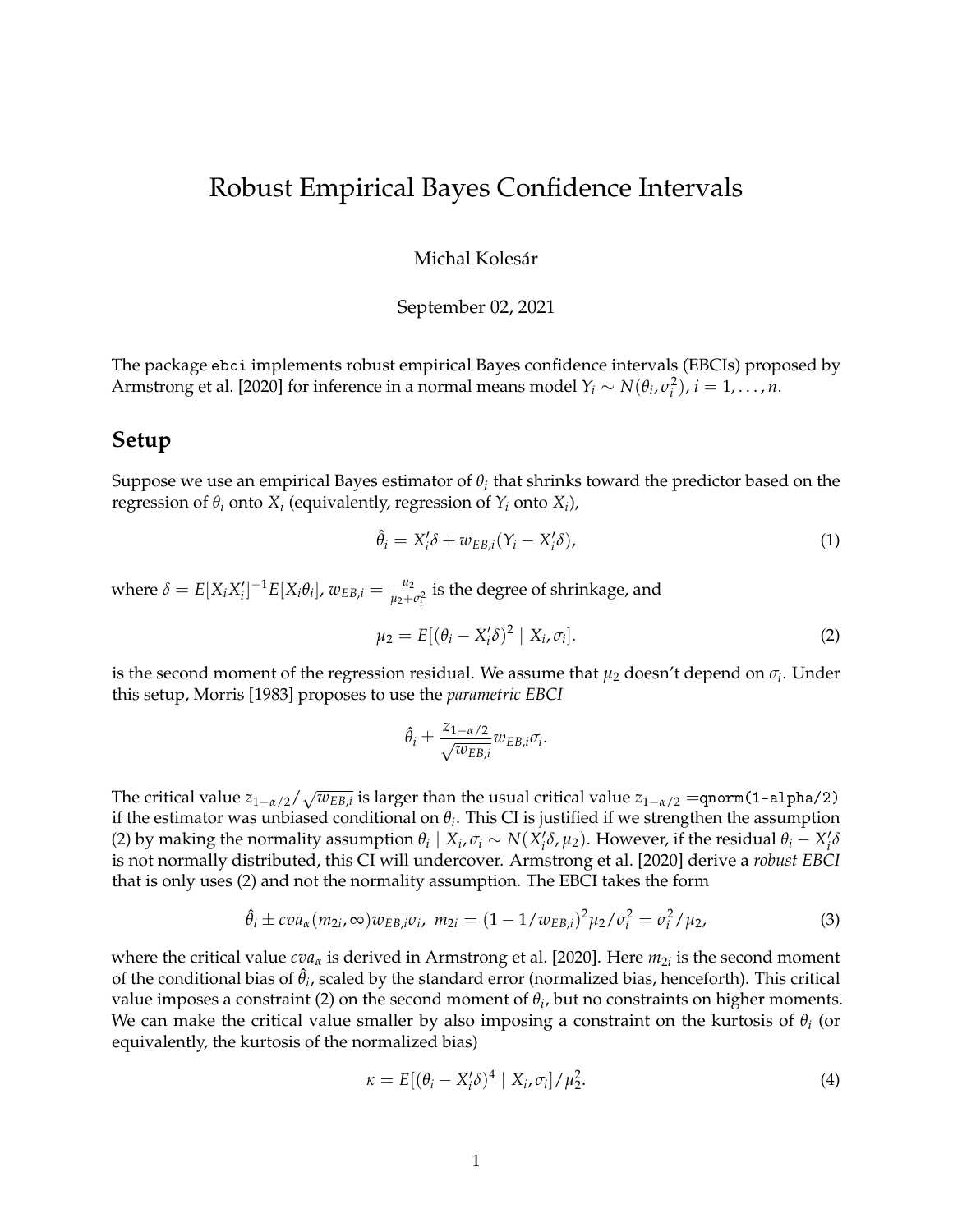In analogy to [\(2\)](#page-0-0), we assume here that the conditional fourth moment of  $\theta_i - X_i' \delta$  doesn't depend on  $(X_i, \sigma_i)$ . In this case, the robust EBCI takes the form

$$
\hat{\theta}_i \pm c v a_{\alpha}(m_{2i}, \kappa) w_{EB,i} \sigma_i.
$$

These critical values are implemented in the package by the cva function:

```
library("ebci")
## If m_2=0, then we get the usual critical value
cva(m2=0, kappa=Inf, alpha=0.05)$cv
#> [1] 1.959964
## Otherwise the critical value is larger:
cva(m2=4, kappa=Inf, alpha=0.05)$cv
#> [1] 7.216351
## Imposing a constraint on kurtosis tightens it
cva(m2=4, kappa=3, alpha=0.05)$cv
#> [1] 4.619513
```
In practice, the parameters *δ*, *µ*2, and *κ* are unknown. To implement the EBCI, the package replaces them with consistent estimates, following the baseline implementation in [Armstrong et al.](#page-4-0) [\[2020\]](#page-4-0). We illustrate this in the next section.

## **Example**

Here we illustrate the use of the package using a dataset from [Chetty and Hendren](#page-4-2) [\[2018\]](#page-4-2) (CH hereafter). The dataset is included in the package as the list cz. Run ?cz for a full description of the dataset. As in [Chetty and Hendren](#page-4-2) [\[2018\]](#page-4-2), we use precision weights proportional to the inverse of the squared standard error to compute ( $\delta$ ,  $\mu_2$ ,  $\kappa$ ).

```
## As Y_i, use fixed effect estimate theta25 of causal effect of neighborhood
## for children with parents at the 25th percentile of income distribution. The
## standard error for this estimate is se25. As predictors use average outcome
## for permanent residents (stayers), stayer25. Let us use 90% CIs, as in
## Armstrong et al
r <- ebci(formula=theta25~stayer25, data=cz, se=se25, weights=1/se25-
2,
          alpha=0.1)
```
For shrinkage toward the grand mean, or toward zero, use the specification theta25  $\degree$  1, and theta25 ~ 0, respectively, in the formula argument of ebci.

The return value contains (see ?ebci for full description)

1. The least squares estimate of *δ*:

```
r$delta
#> (Intercept) stayer25
#> -1.44075193 0.03244676
```
2. Estimates of *µ*<sup>2</sup> and *κ*. The estimate used for EBCI calculations (estimate) is obtained by applying a finite-sample correction to an initial method of moments estimate (uncorrected\_estimate). This correction ensures that we don't shrink all the way to zero (or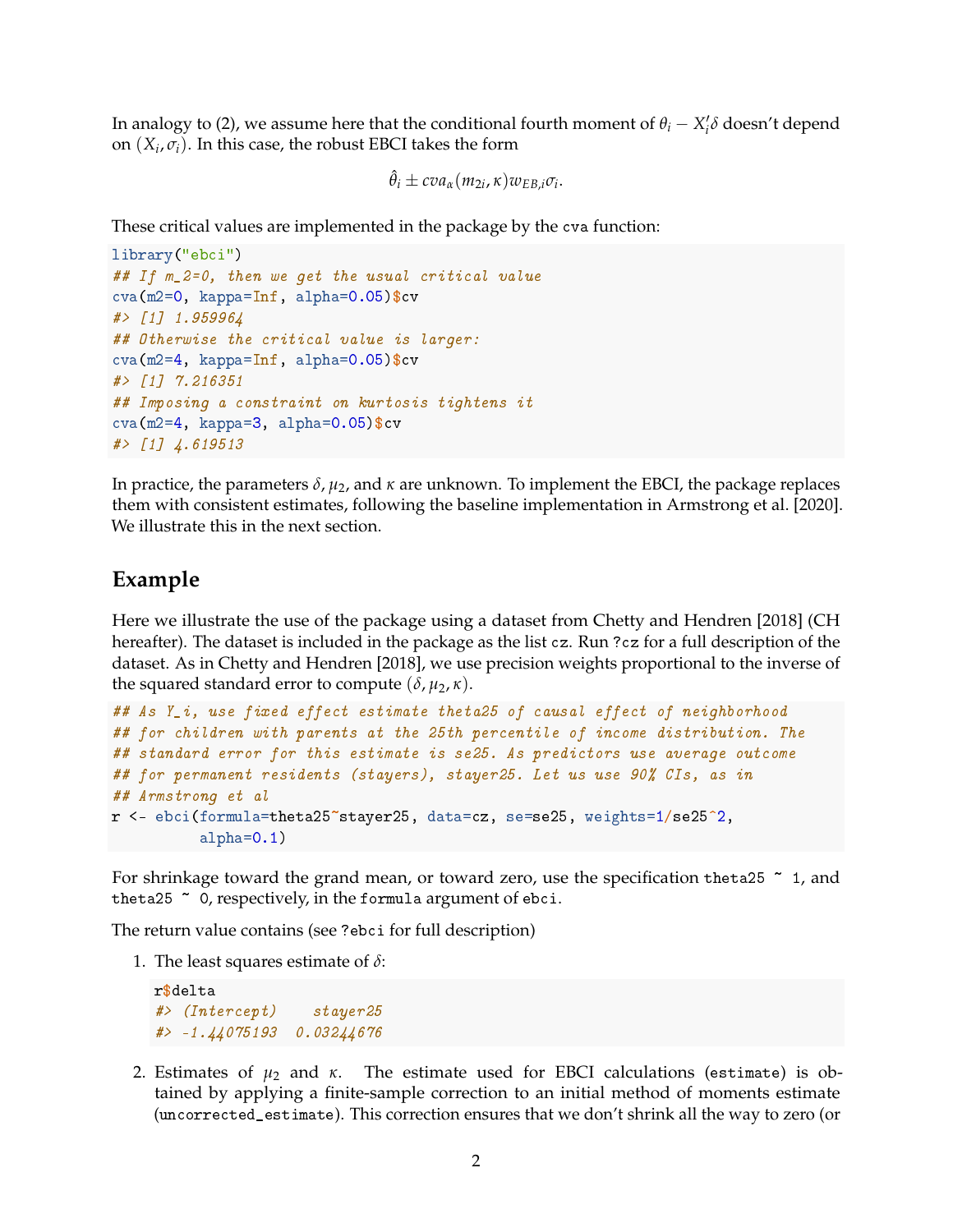past zero) if the method-of-moments estimate of  $\mu_2$  is negative (see [Armstrong et al.](#page-4-0) [\[2020\]](#page-4-0) for details):

```
c(r$mu2, r$kappa)
#> estimate uncorrected_estimate estimate
#> 6.243867e-03 6.243867e-03 7.785337e+02
#> uncorrected_estimate
#> 3.453191e+02
```
- 3. The parameter *α* determining the confidence level, r\$alpha, and the matrix of regressors, r\$X.
- 4. A data frame with columns:

```
names(r$df)
#> [1] "w_eb" "w_opt" "ncov_pa" "len_eb" "len_op" "len_pa"
#> [7] "len_us" "th_us" "th_eb" "th_op" "se" "weights"
#> [13] "residuals"
```
The columns of the data frame refer to:

- $w_e$ eb Empirical Bayes shrinkage factor  $w_{EB,i} = \mu_2 / (\mu_2 + \sigma_i^2)$ .
- th\_eb Empirical Bayes estimator  $\hat{\theta}_i$  given in [\(1\)](#page-0-1)
- len\_eb Half-length  $cva_\alpha(m_2, \kappa)w_i\sigma_i$  of the robust EBCI, so that the lower endpoint of the EBCIs are given by th\_eb-len\_eb, and the upper endpoint by th\_eb+len\_eb. Let us verify this for the first observation:

```
cva(r$df$se[1]^2/r$mu2[1], r$kappa[1], alpha=0.1)$cv*r$df$w_eb[1]*r$df$se[1]
#> [1] 0.1916245
r$df$len_eb[1]
#> [1] 0.1916245
```
- len\_pa Half-length *<sup>z</sup>*1−*α*/2<sup>√</sup> *wiσ<sup>i</sup>* of the parametric EBCI.
- w\_opt Shrinkage factor that optimizes the length of the resulting confidence interval. In other words, instead of using  $w_{EB,i}$  in [\(3\)](#page-0-2), we use shrinkage  $w_i$  that minimizes  $cva_\alpha((1 1/w_{EB,i})^2$ μ<sub>2</sub>/ $\sigma_i^2$ , κ) $w_i \sigma_i$ . See [Armstrong et al.](#page-4-0) [\[2020\]](#page-4-0) for details. The vector is missing here since the default option, wopt=FALSE, is to skip computation of the length-optimal CIs to speed up the calculations.
- th\_op Estimator based on the length-optimal shrinkage factor w\_opt (missing here since the default is wopt=FALSE)
- len\_op Half-length  $cva_{\alpha}((1 1/w_{EB,i})^2 \mu_2 / \sigma_i^2, \kappa) w_i \sigma_i$  of the length-optimal EBCI (missing here since we specified wopt=FALSE).
- $th_$ us The unshrunk estimate  $Y_i$ , as specified in the formula argument of the function ebci.
- len\_us Half-length *z*1−*α*/2*σ<sup>i</sup>* of the CI based on the unshrunk estimate
- se The standard error  $\sigma_i$ , as specified by the argument se of the ebci function.
- ncov\_pa maximal non-coverage of the parametric EBCI.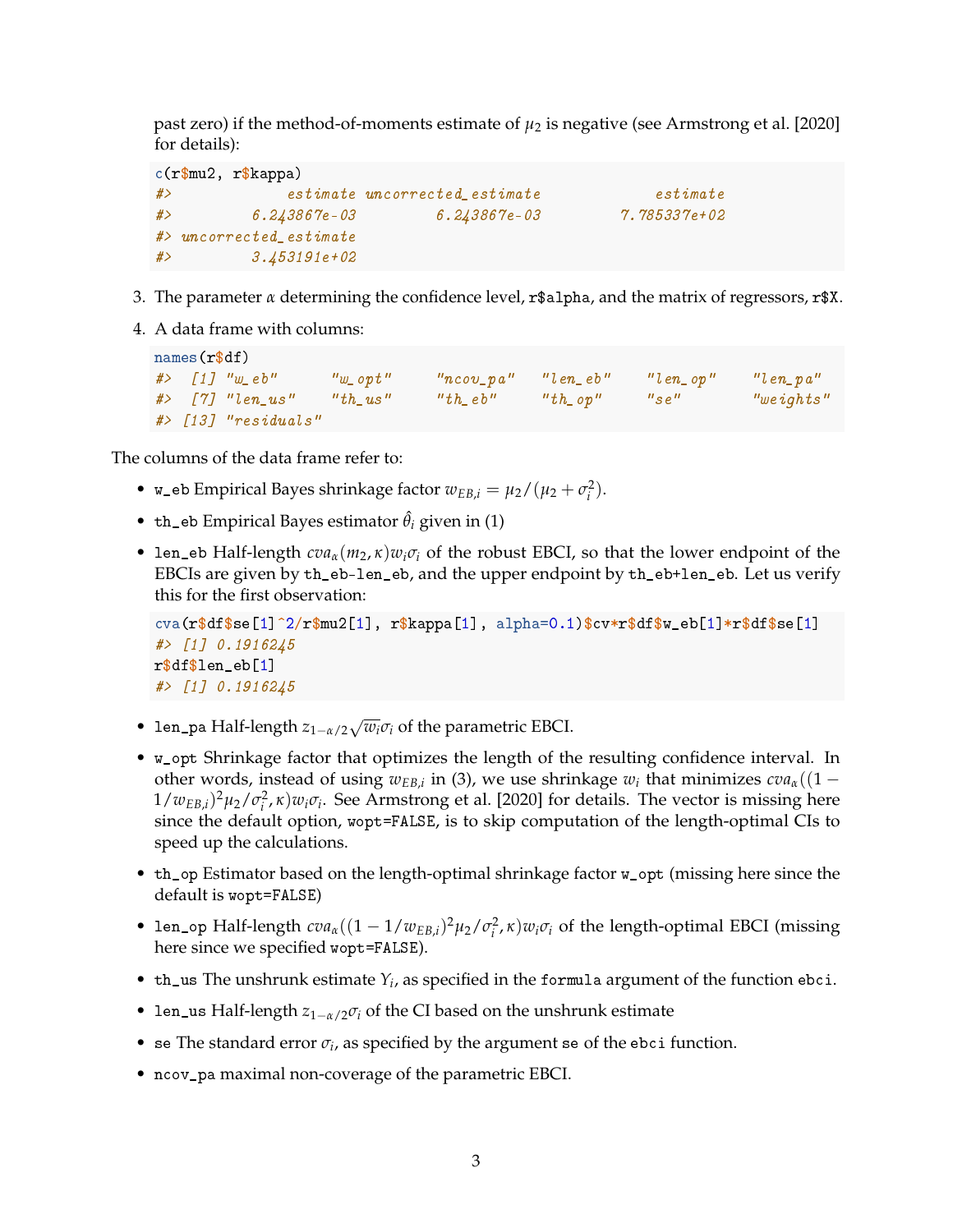Using the data frame, we can give a table summarizing the results. Let us show the results for the CZ in New York:

```
df \leftarrow (cbind(cz[!is.na(cz$se25), ], r$df))
df \leq df [df$state=="NY", ]
knitr::kable(data.frame(cz=df$czname, unshrunk_estimate=df$theta25,
              estimate=df$th_eb,
              lower_ci=df$th_eb-df$len_eb, upper_ci=df$th_eb+df$len_eb),
              digits=3)
```

| CZ           | unshrunk_estimate | estimate | lower_ci | upper_ci |
|--------------|-------------------|----------|----------|----------|
| Syracuse     | 0.246             | 0.032    | $-0.124$ | 0.189    |
| Oneonta      | 0.835             | 0.112    | $-0.091$ | 0.315    |
| Union        | $-0.493$          | $-0.014$ | $-0.201$ | 0.173    |
| Buffalo      | 0.084             | $-0.003$ | $-0.131$ | 0.125    |
| Elmira       | 0.056             | 0.056    | $-0.143$ | 0.255    |
| Olean        | $-0.024$          | 0.080    | $-0.114$ | 0.273    |
| Watertown    | 0.537             | 0.098    | $-0.111$ | 0.307    |
| Plattsburgh  | 0.585             | 0.056    | $-0.153$ | 0.266    |
| Amsterdam    | 0.578             | 0.074    | $-0.134$ | 0.282    |
| Albany       | $-0.199$          | $-0.015$ | $-0.179$ | 0.148    |
| Poughkeepsie | $-0.333$          | $-0.099$ | $-0.233$ | 0.035    |
| New York     | $-0.148$          | $-0.116$ | $-0.180$ | $-0.053$ |

[Armstrong et al.](#page-4-0) [\[2020\]](#page-4-0) present the same information as a figure.

Finally, let us compute some summary statistics as in Table 3 in [Armstrong et al.](#page-4-0) [\[2020\]](#page-4-0). Average half-length of the robust, parametric, and unshrunk CI:

```
mean(r$df$len_eb)
#> [1] 0.1952409
mean(r$df$len_pa)
#> [1] 0.1234121
mean(r$df$len_us)
#> [1] 0.7858001
```
The efficiency of the parametric and unshrunk CI relative to the robust EBCI is given by

```
mean(r$df$len_eb)/mean(r$df$len_pa)
#> [1] 1.582023
mean(r$df$len_eb)/mean(r$df$len_us)
#> [1] 0.2484613
```
While the parametric EBCI is shorter on average, it yields CIs that may violate the 90% coverage requirement. In particular, the average maximal non-coverage probability at the estimated value of  $(\mu_2, \kappa)$  is given by